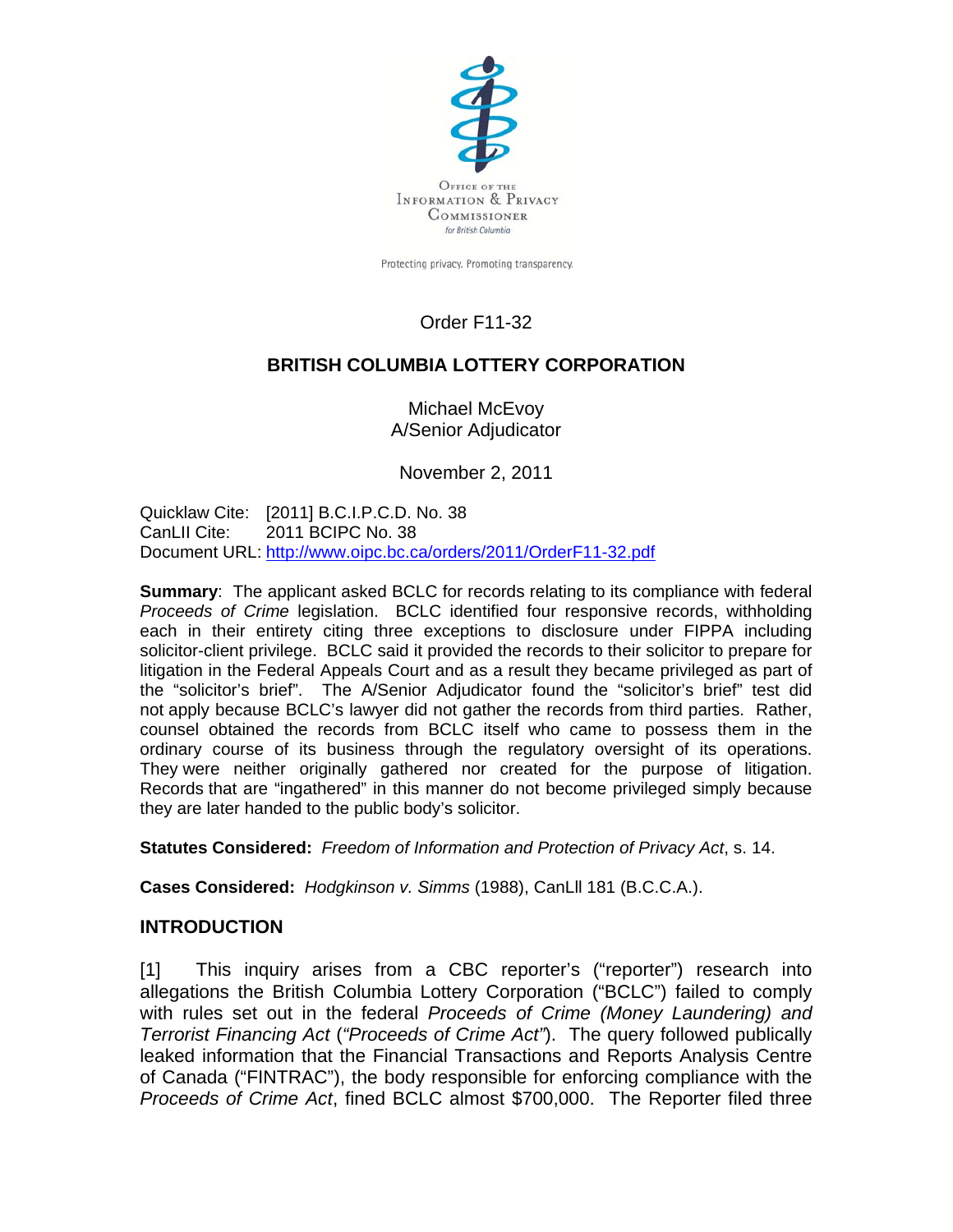access requests for information related to the matter. BCLC identified four documents as being responsive to those requests but withheld each in their entirety, stating their disclosure would: breach solicitor-client privilege; deprive BCLC's right to a fair trial; facilitate the commission of an offence; harm BCLC's security system and harm the conduct of intergovernmental relations between the Province and the federal government. The reporter requested that the Office of the Information and Privacy Commissioner ("OIPC") review this decision, and the OIPC grouped the three requests into one inquiry. After the issuance of the Notice of Inquiry, BCLC requested that the OIPC decline to hold the inquiry, arguing it was plain and obvious that there would be harm to the conduct of intergovernmental relations between the Province and the federal government. It also contended that the OIPC should allow federal court proceedings, about matters related to the disputed records, to take their course. The OIPC registrar adjourned this inquiry to consider both matters. Adjudicator Jay Fedorak dismissed BCLC's arguments, finding there was at least an arguable issue to be considered at inquiry, and previous orders have held that having possible rights of access through the courts does not preclude an applicant from seeking the same records through FIPPA simultaneously.<sup>[1](#page-1-0)</sup> This inquiry resumed and final submissions were received September 29, 2011.

*\_\_\_\_\_\_\_\_\_\_\_\_\_\_\_\_\_\_\_\_\_\_\_\_\_\_\_\_\_\_\_\_\_\_\_\_\_\_\_\_\_\_\_\_\_\_\_\_\_\_\_\_\_\_\_\_\_\_\_\_\_\_\_\_\_\_\_\_\_\_* 

### **ISSUES**

- [2] The issues in this inquiry are whether:
	- 1. BCLC is authorized by s. 14 of FIPPA to refuse to disclose the records because doing so would breach solicitor-client privilege.
	- 2. BCLC is authorized by s. 15(1)(h) of FIPPA to refuse to disclose the records because it would harm BCLC's right to a fair trial and/or s. 15(1)(k) of FIPPA to refuse to disclose the records because it would facilitate the commission of an offence.
	- 3. BCLC is authorized by s. 16(1)(a) and (b) of FIPPA to refuse to disclose the records because it would harm intergovernmental relations and would reveal information received in confidence from a government.

[3] BCLC initially told the journalist that it relied on s. 15(1)(l) to withhold the records because their disclosure would harm the security of BCLC's computer system. BCLC did not pursue this argument in its submission, and I conclude it has abandoned this position. Therefore, I will not consider it.

<span id="page-1-0"></span> $1$  Adjudicator Fedorak also noted that the reporter is not a party to the federal court proceedings and therefore would have no access to the records through that process.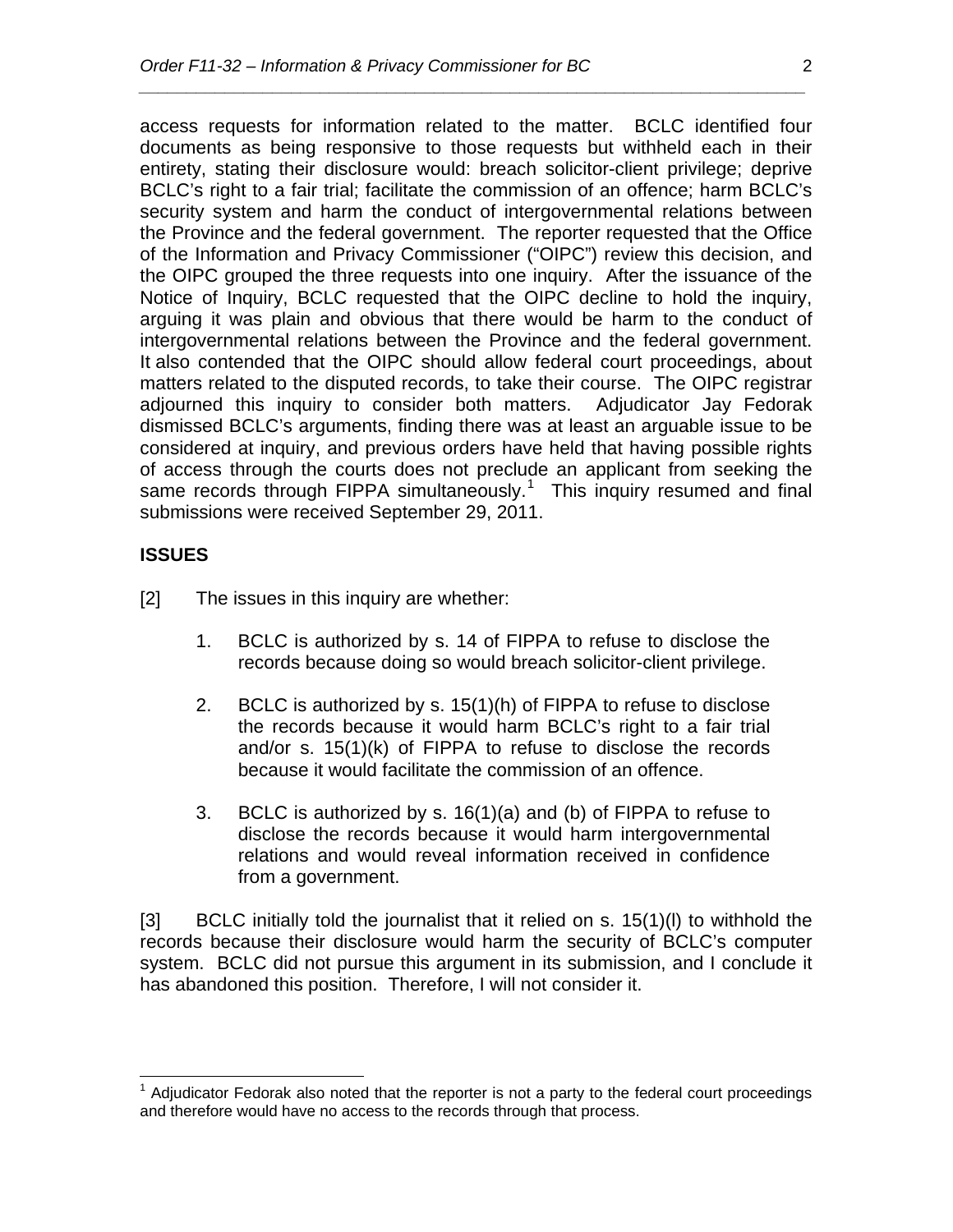### **DISCUSSION**

[4] BCLC applied the s. 14 exception to all of the records at issue but did not provide those records to me. After reviewing the submissions and affidavit evidence, I concluded that I did not require the disputed records for review because BCLC described them in sufficient detail to allow me to determine the s. 14 issue. If BCLC properly applied s. 14, then this matter is at an end. Should I find that s. 14 does not authorize BCLC to apply solicitor-client privilege then I will require that BCLC produce the records in order to assess whether it has properly applied the other claimed exceptions. In that event, I would issue a separate order to deal with these other exceptions.

*\_\_\_\_\_\_\_\_\_\_\_\_\_\_\_\_\_\_\_\_\_\_\_\_\_\_\_\_\_\_\_\_\_\_\_\_\_\_\_\_\_\_\_\_\_\_\_\_\_\_\_\_\_\_\_\_\_\_\_\_\_\_\_\_\_\_\_\_\_\_* 

#### *The records in dispute*

[5] Under the *Proceeds of Crime Act*, BCLC is required, among other things, to report large cash transactions and other suspicious transactions to FINTRAC. Failure to do so can result in FINTRAC issuing a Notice of Violation and assessing a monetary penalty.

- [6] With this context in mind the four records at issue are as follows:
	- A letter dated January 29, 2010 from FINTRAC to BCLC setting out the details of FINTRAC's findings regarding whether BCLC's had complied with the *Proceeds of Crime Act.*
	- A letter dated February 24, 2010 containing BCLC's response to FINTRAC's findings.
	- A Notice of Violation issued by FINTRAC to BCLC on June 15, 2010. The Notice stated that FINTRAC might levy monetary penalties against BCLC for violations of the *Proceeds of Crime Act*. [2](#page-2-0)
	- Notice of Decision dated October 1, 2010 from the Director of FINTRAC to BCLC setting out the monetary penalties referred to in the Notice of Violation.

#### *Discussion*

[7] BCLC responded to the Notice of Decision by appealing its findings to the Federal Court of Appeal, pursuant to s. 73.21 of the *Proceeds of Crime Act.* 

<span id="page-2-0"></span>**EXECUTE:**<br>
<sup>2</sup> I note here that BCLC made representations to FINTRAC on June 30, 2010 asking that it withdraw the Notice of Violation and the proposed penalties. This June 30, 2010 record is not at issue here. As is evident from the fourth record at issue, FINTRAC rejected this representation.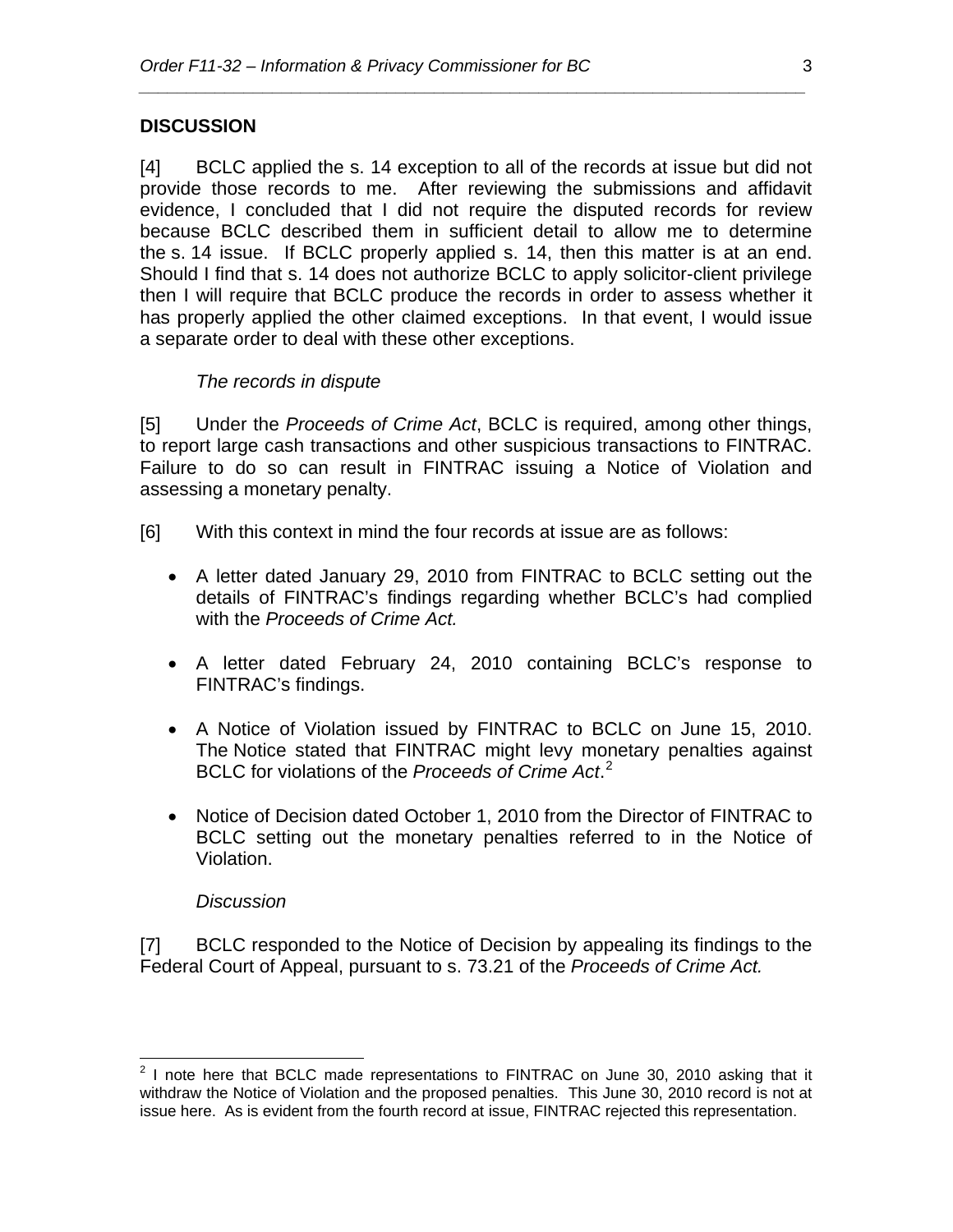[8] BCLC says that its in-house lawyers assembled the disputed records "for the purpose of advising BCLC's appeal of the FINTRAC penalties, and to retain and instruct external counsel."<sup>[3](#page-3-0)</sup> Accordingly, BCLC submits the records form part of the "solicitor's brief" for the purpose of the Federal Appeals Court proceedings and are therefore privileged. BCLC relies on the British Columbia Court of Appeal decision in *Hodgkinson v. Simms*[4](#page-3-1) in support of this submission.

*\_\_\_\_\_\_\_\_\_\_\_\_\_\_\_\_\_\_\_\_\_\_\_\_\_\_\_\_\_\_\_\_\_\_\_\_\_\_\_\_\_\_\_\_\_\_\_\_\_\_\_\_\_\_\_\_\_\_\_\_\_\_\_\_\_\_\_\_\_\_* 

[9] In the *Hodgkinson* case, McEachern C.J.B.C. stated as follows:

It is my conclusion that the law has always been, and in my view should continue to be, that in circumstances such as these, where a lawyer exercising legal knowledge, skill, judgment and industry has assembled a collection of relevant copy documents for his brief for the purpose of advising on or conducting anticipated or pending litigation he is entitled, indeed required, unless the client consents, to claim privilege for such collection and to refuse production.

[10] It is important to remember the context in which the *Hodgkinson* case arose. It concerned the document discovery process in a civil proceeding. The court faced the issue of whether photocopies of documents collected by the defendant's solicitor from third parties as part of his brief were privileged, even though the original documents were not created for the purpose of litigation.

[11] The issue in this case is different because BCLC's counsel did not obtain the disputed records from a third party. BCLC's counsel obtained the records from BCLC itself. BCLC came to possess the records in the ordinary course of its business through FINTRAC's regulatory oversight of its operations. McEachern C.J.B.C. made clear in *Hodgkinson* that records collected this way that end up in a lawyer's hands do not form part of the "solicitor's brief" that is subject to privilege. He stated:

… I agree that a document or a copy of a document in the possession of a party before litigation, or "ingathered" by a party before that time in the ordinary course of events and not for the dominant purpose of litigation, does not become privileged just because it or a copy of it is later given to a solicitor.

[12] These records were clearly "ingathered" by BCLC prior to Federal Court action. Three of the four records were created by FINTRAC for the purpose of pursuing alleged violations of the *Proceeds of Crime Act*, and the fourth is BCLC's response to those allegations. Therefore, none were gathered or created for the dominant purpose of litigation. To paraphrase McEachern C.J.B.C., the records do not become privileged simply because they were later handed to BCLC's solicitors.

 3 BCLC initial submission, para. 27.

<span id="page-3-1"></span><span id="page-3-0"></span><sup>4</sup> (1988), CanLll 181 (B.C.C.A.).